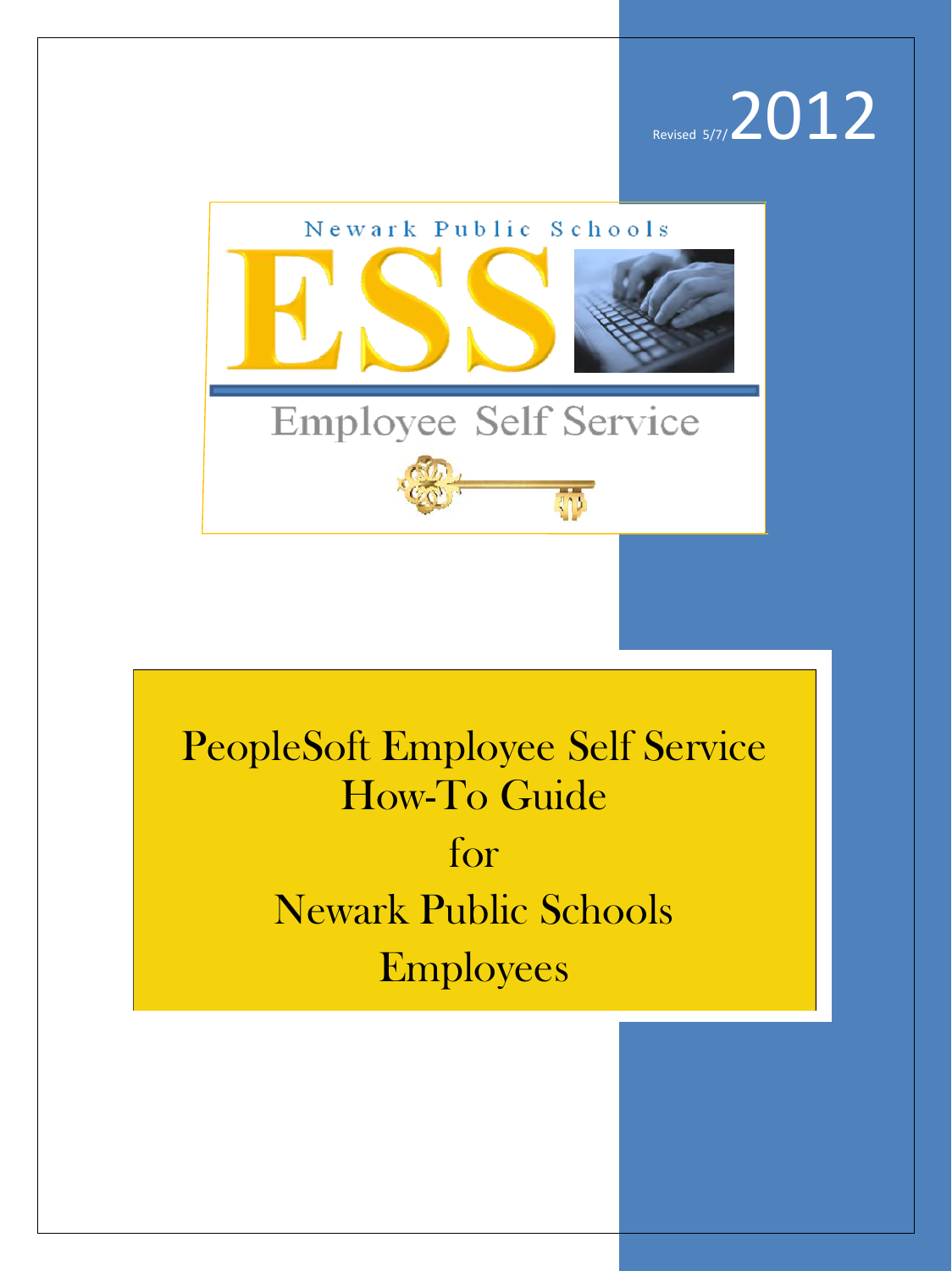As part of an initiative to leverage the District's technology to better serve our customers, Information Services, the Department of Human Resource Services and the Office of Payroll have launched Employee Self Service functionality in the PeopleSoft HR application. With this functionality, you can now:

- View current and past paycheck information
- View Absence (Sick , Personal and Vacation Days) Accrual Balances
- Update personal information, including addresses, contact information and W4 status
- Apply for Jobs directly though the PeopleSoft recruiting application

In this document, you will find basic information on how to navigate through these Employee Self Service pages.

**We welcome your feedback!** Questions and/or concerns should be addressed to the following:

For Human Resources (Personal Information / Careers):

Anita Rainford (arainford@nps.k12.nj.us)

Maribel James [\(mjames@nps.k12.nj.us\)](mailto:mjames@nps.k12.nj.us)

For Payroll:

Kisha Hollaway [\(khollaway@nps.k12.nj.us\)](mailto:khollaway@nps.k12.nj.us)

Valerie Gregory [\(vgregory@nps.k12.nj.us\)](mailto:vgregory@nps.k12.nj.us)

For Non-Software technical issues (e.g. difficulty with passwords or logging in):

ISD Customer Support Group (csupport@nps.k12.nj.us)

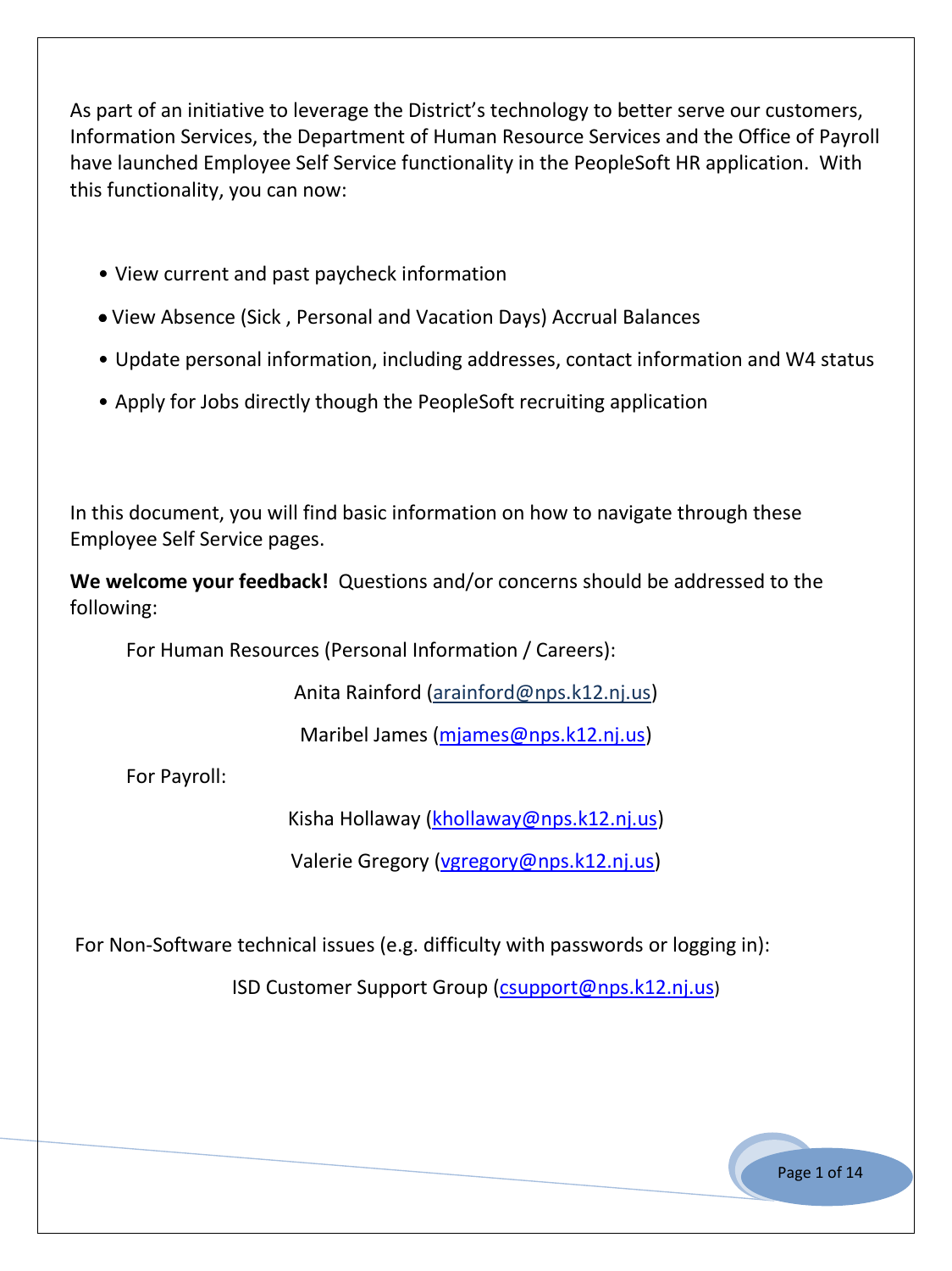### **HOW TO ACCESS FROM OUTSIDE OF THE NEWARK PUBLIC SCHOOLS NETWORK \*\*\* Skip this page if you are logging on from an NPS networked computer \*\*\***

If you are trying to access ESS from home, or any location other than an NPS networked facility, start from the NPS Website [\(www.nps.k12.nj.us\)](http://www.nps.k12.nj.us/). Click on the "Employees" link.



Log on using the same ID and password you normally use to access the NPS network.

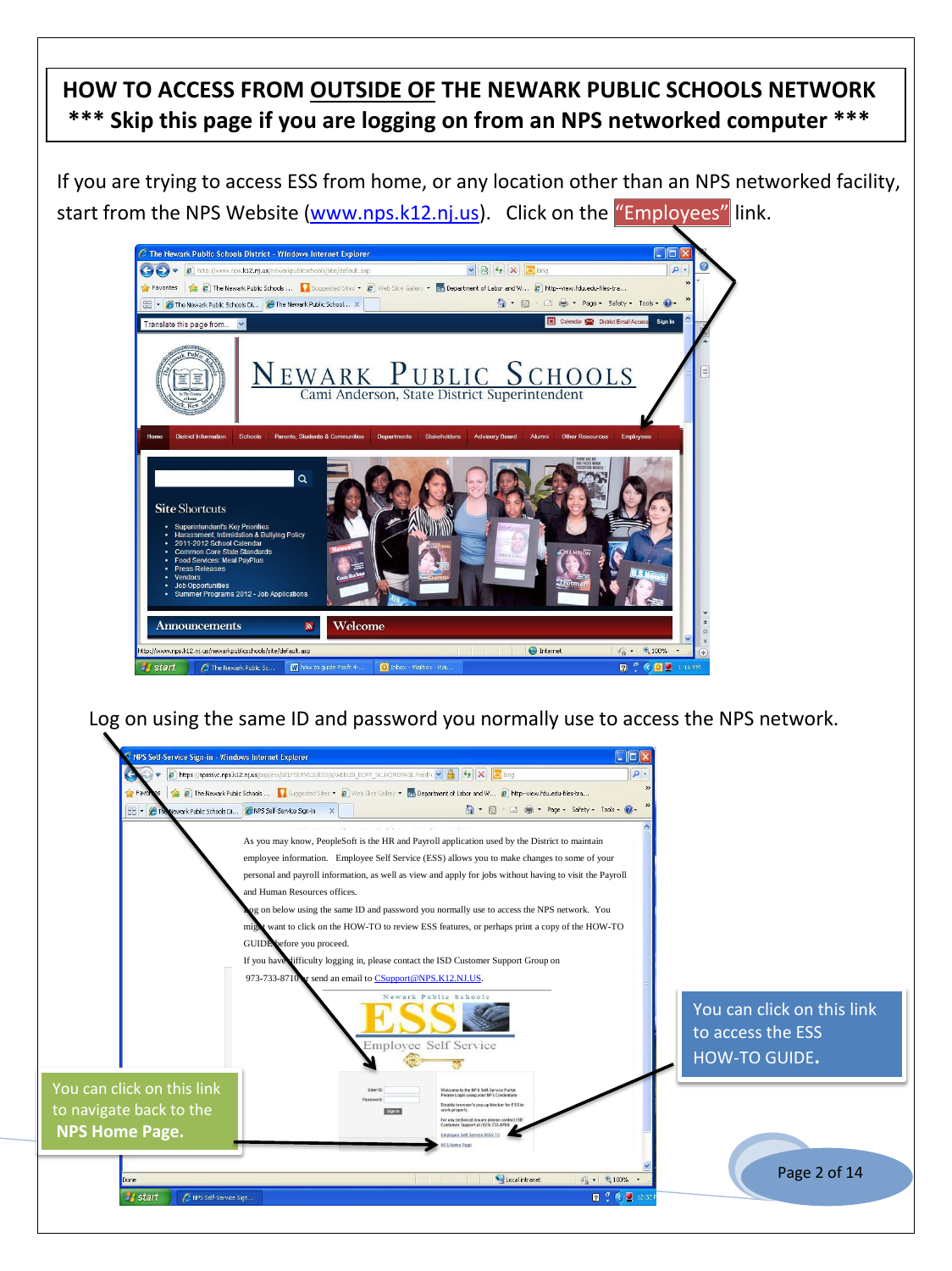## **HOW TO ACCESS FROM WITHIN THE NEWARK PUBLIC SCHOOLS NETWORK \*\*\* Skip this page if you logged on from the NPS website \*\*\***

EVERY NPS networked computer screen now has a shortcut icon titled "Employee Self Service."

This same icon is on your workstation computer, as well as school Media Centers and Computer Labs. Look for the logo in the upper left hand corner of your screen. Users with cluttered computer desktops might have to look more closely to find it. It is there.



Log on using the same ID and password you normally use to access the NPS network.

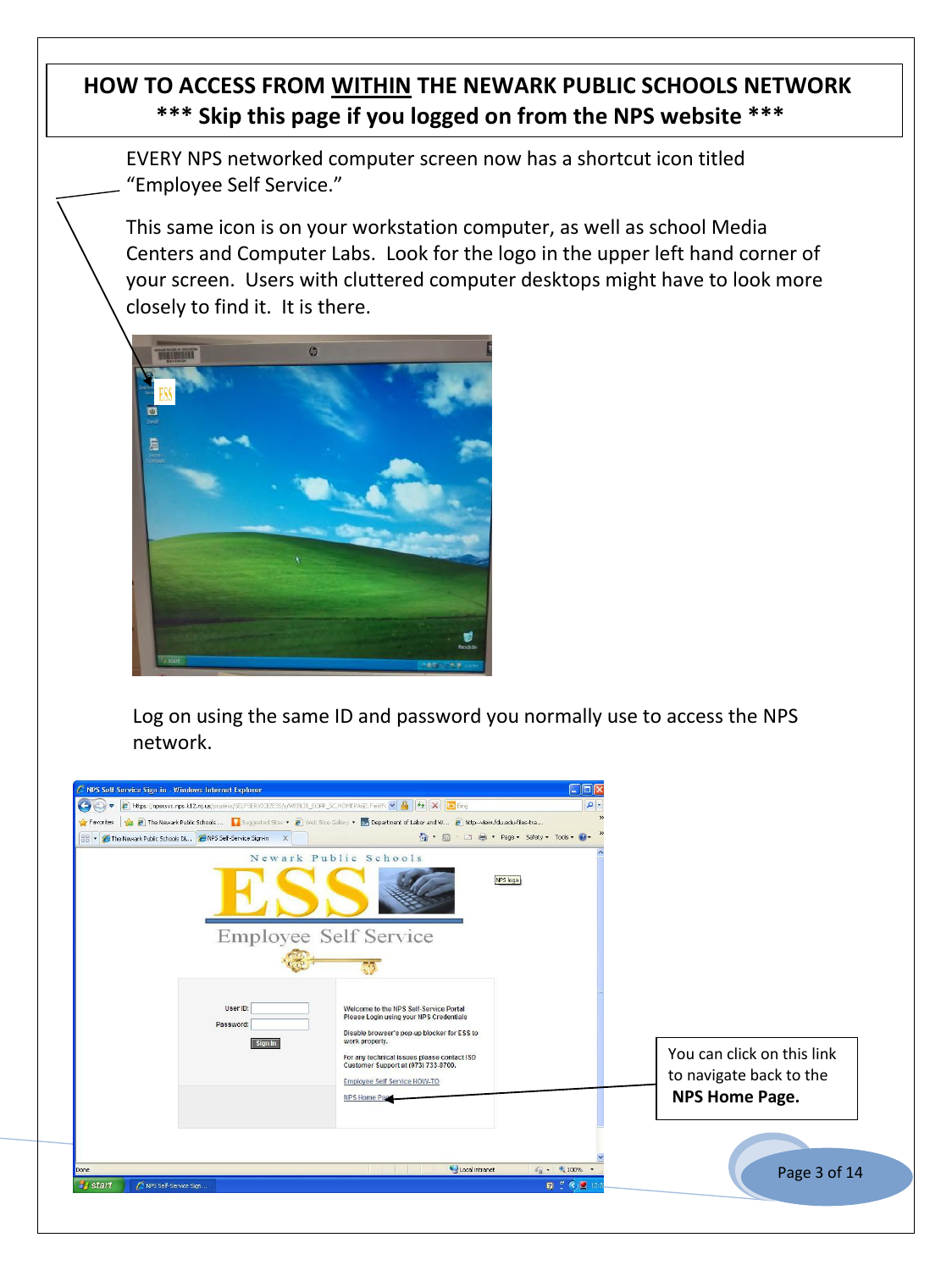#### Employee Self Service has three different components:

You can navigate through each section in any sequence. You should take a moment to go into each section, to familiarize yourself with the features of each component.

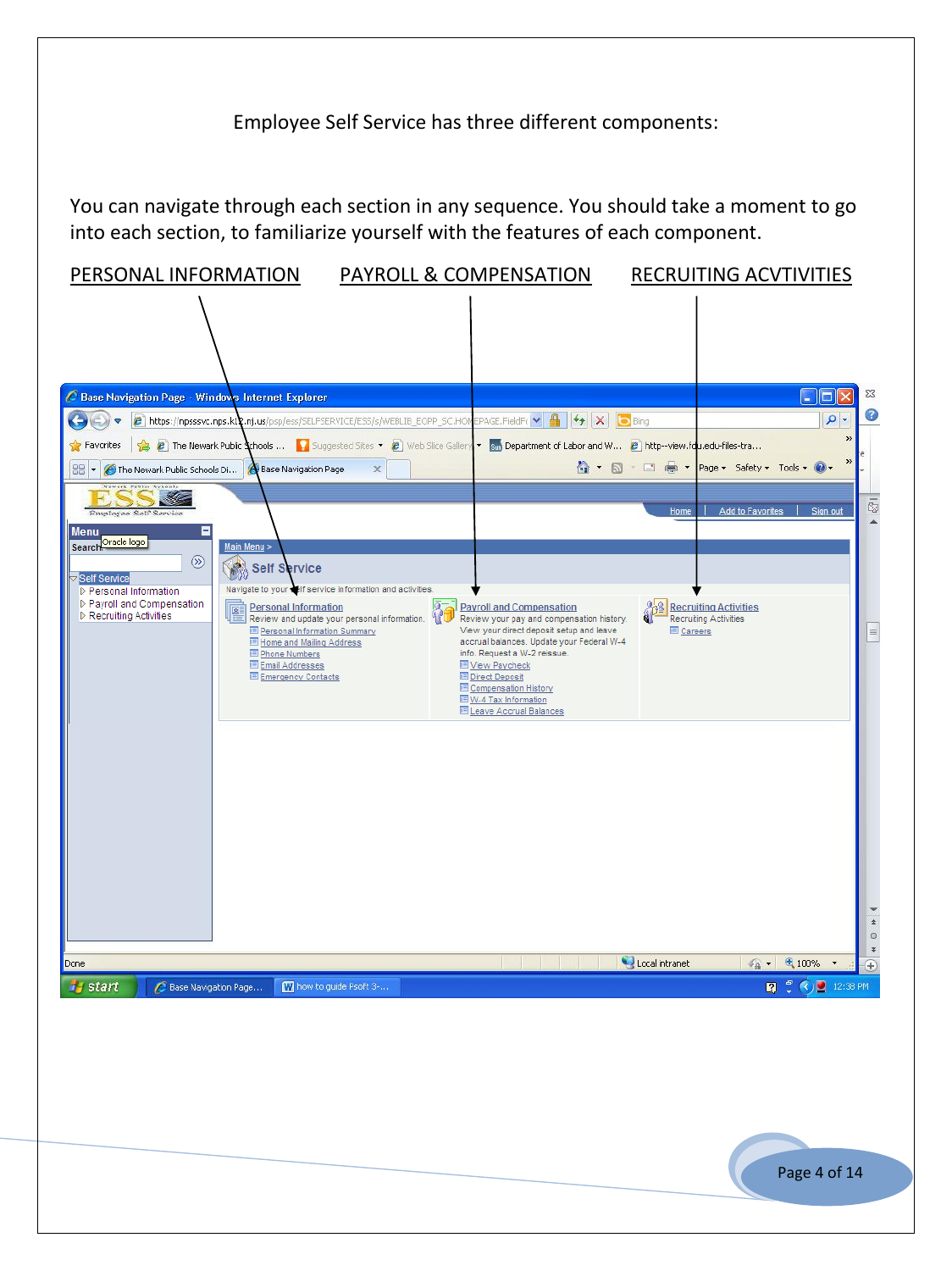PERSONAL INFORMATION: Within the Personal Information menu, you can now view a summary of your personal information.

There are several pieces of personal information you can change on-line.

| Personal Information<br>Review and update your personal information.<br>三                                                                       |  |
|-------------------------------------------------------------------------------------------------------------------------------------------------|--|
| <b>E Personal Information Summary</b><br><b>E</b> Home and Mailing Address<br><b>Phone Numbers</b><br>E Email Addresses<br>E Emergency Contacts |  |

ADDRESS CHANGES: In most cases, you are now able to change your home address on-line, without visiting Central Office.

|                                 |               |                |     |                              | <b>Click the yellow EDIT button</b> |
|---------------------------------|---------------|----------------|-----|------------------------------|-------------------------------------|
| <b>Home and Mailing Address</b> |               |                |     |                              |                                     |
| <b>Addresses</b>                |               |                |     |                              |                                     |
| <b>Address Type</b>             | <b>Status</b> | As Of          |     | Country Address              |                                     |
| Home.                           | Current       | 02/28/2008 USA |     | Irvington, NJ 07111<br>Essex | Edit                                |
| *Address Type:                  |               |                | Add |                              |                                     |

#### Fill in the new information, and click SAVE.

| <b>Edit Home Address</b> |                               |                       |                        |               |              |
|--------------------------|-------------------------------|-----------------------|------------------------|---------------|--------------|
| Country:                 | <b>United States</b>          |                       |                        |               |              |
| Address 1:               | 123 Main Street               |                       |                        |               |              |
| Address 2:               |                               |                       |                        |               |              |
| Address 3:               |                               |                       |                        |               |              |
| City:                    | Irvington                     | State: NJ             | New Jersey<br>$\alpha$ | Postal: 07111 |              |
| County:                  | Essex                         |                       |                        |               |              |
|                          | Date Change Will Take Effect: |                       |                        |               |              |
| On this date:            | 02/19/2010                    | (example: 01/31/2000) |                        |               |              |
| Save                     | Cancel                        |                       |                        |               | Page 5 of 14 |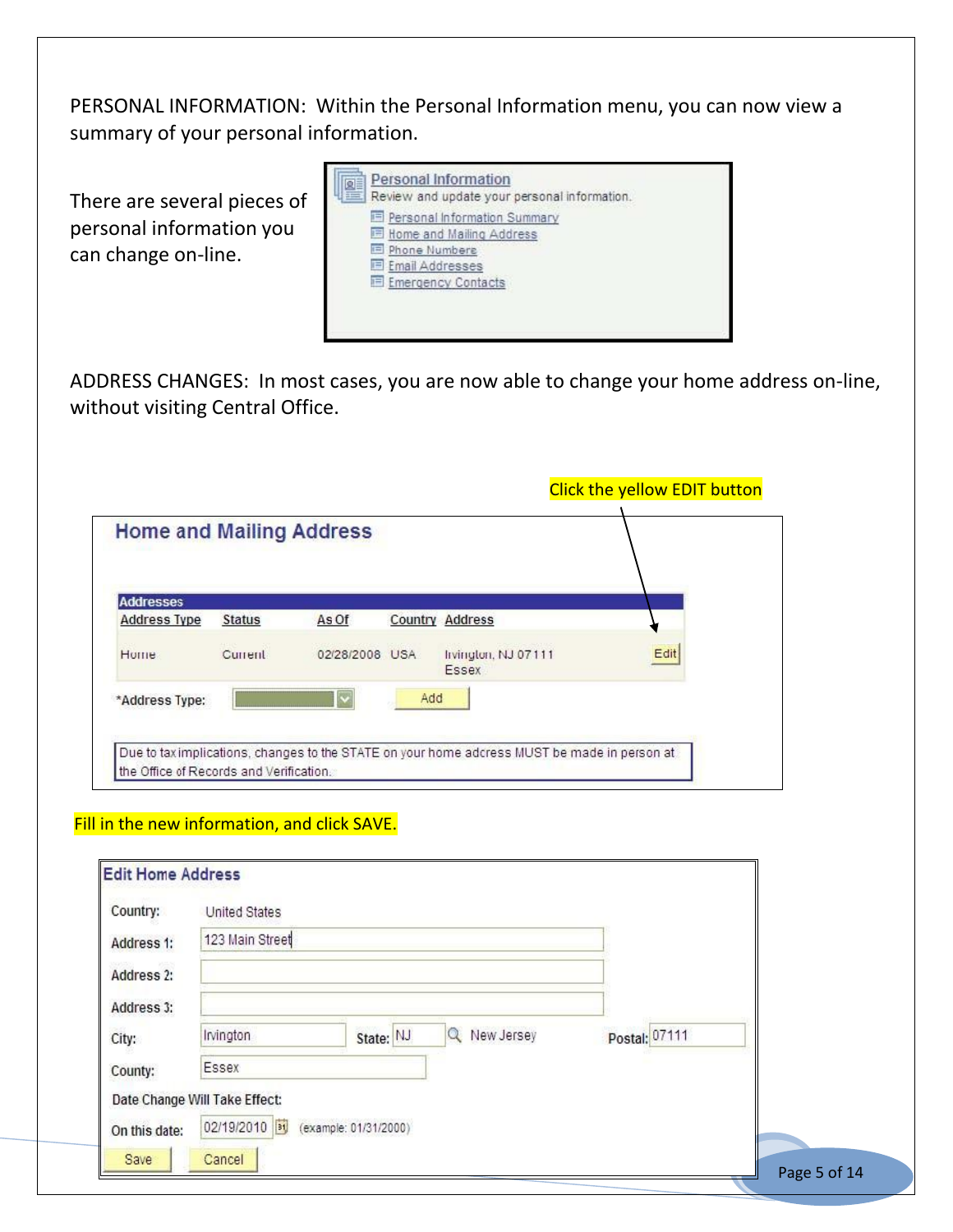You will receive an email confirmation indicating that your changes have been submitted for approval. Records Verification staff will confirm authenticity before allowing your update to post. Please allow 2-3 days for the update to appear on your profile. If after 3 days your update has not been approved, you can contact the Records Verification Office at 973-733-7255 for assistance.

| <b>Submit Confirmation</b> |  |
|----------------------------|--|
| The Submit was successful. |  |

 $OK$ 

| <b>Addresses</b>    |                                        |                |  |                                                 |      |  |
|---------------------|----------------------------------------|----------------|--|-------------------------------------------------|------|--|
| <b>Address Type</b> | <b>Status</b>                          | As Of          |  | Country Address                                 |      |  |
| Home<br>992999788   | Current<br><b>Common Common Common</b> | 02/28/2008 USA |  | Irvington, NJ 07111<br>Essex                    | Edit |  |
| Home                | Submitted for<br>Approval              | 02/19/2010 USA |  | 123 Main Street<br>Irvington, NJ 07111<br>Essex |      |  |

**IMPORTANT NOTE: If the change in address involves a change in State, your update will not be approved. Changes in State often have tax implications which require you to update Payroll information. For this reason, Human Resources will require you to appear in person to the Office of Records and Verification if you are changing your state of residency. Also, as per IRS regulations, the District is required to have a HOME address for each employee, therefore, you must maintain a home address**.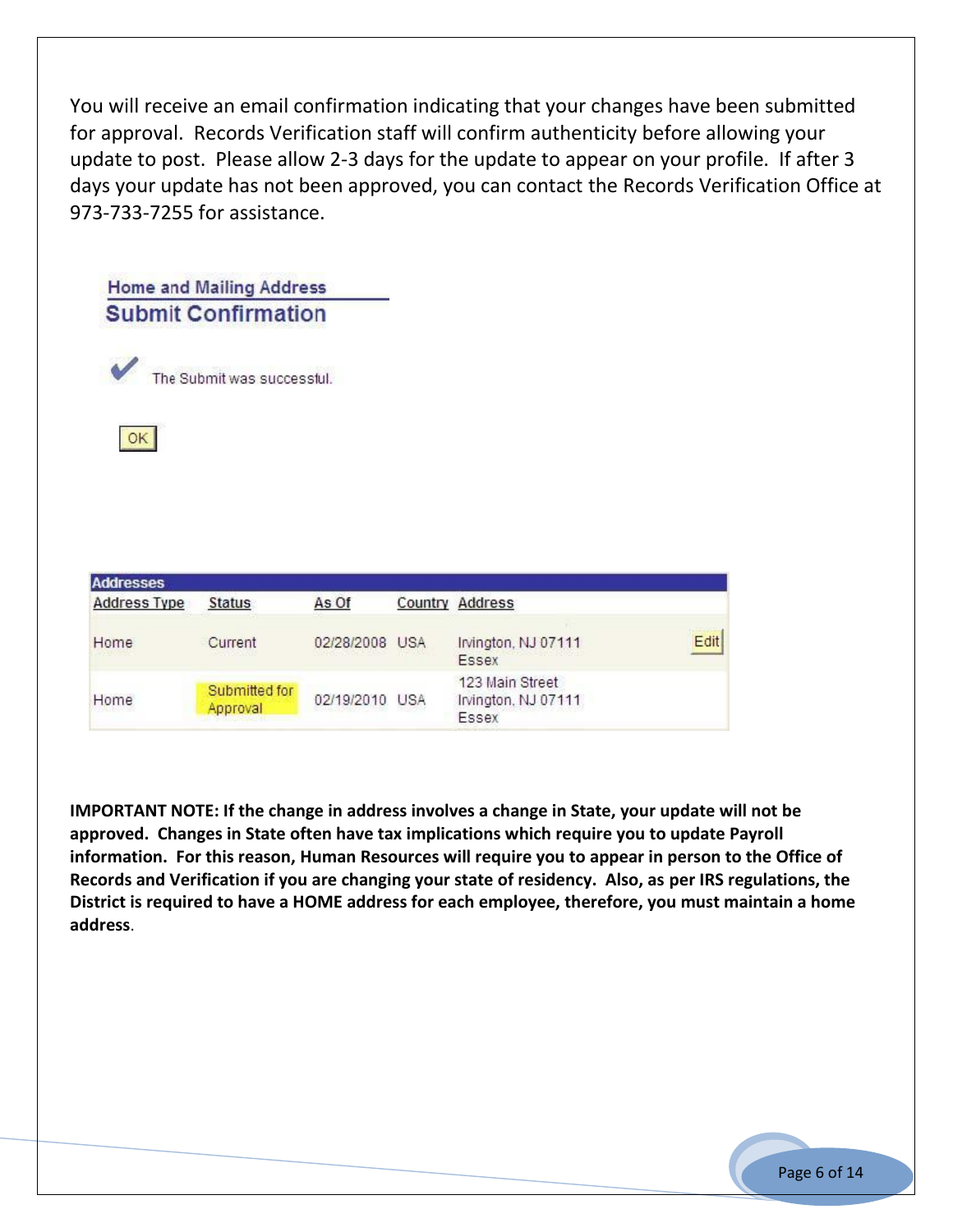PHONE NUMBERS AND EMAIL ADDRESSES: PeopleSoft has the ability to maintain several different types of phone numbers and email addresses for each employee, but one must be selected as your preferred contact. In recent years, The District implemented the Blackboard Connects system. This software serves as a notification tool in cases of school closings and delayed openings, or other emergencies. As a result of this relatively new system implementation, it is imperative that you update your preferred phone number in PeopleSoft.

To add a phone number or email address to PeopleSoft, click on the **ADD** button.

Once you add an additional contact, you can then designate it as the **preferred** contact phone number or email.

| <b>Phone Numbers</b>                      |              |                            |        |
|-------------------------------------------|--------------|----------------------------|--------|
| Enter your phone numbers below.           |              |                            |        |
| <b>Phone Numbers</b><br><b>Phone Type</b> | *Telephone   | <b>Extension Preferred</b> |        |
| Main                                      | 973/555-1212 | $\blacktriangledown$       | Delete |

| <b>Email Addresses</b><br>*Email Type | <b>Email Address</b> | Preferred       |        |
|---------------------------------------|----------------------|-----------------|--------|
| <b>Business</b>                       | @NPS.K12.NJ.US       | $\boxed{\circ}$ | Delete |
|                                       |                      |                 |        |
| Add an Email Address                  |                      |                 |        |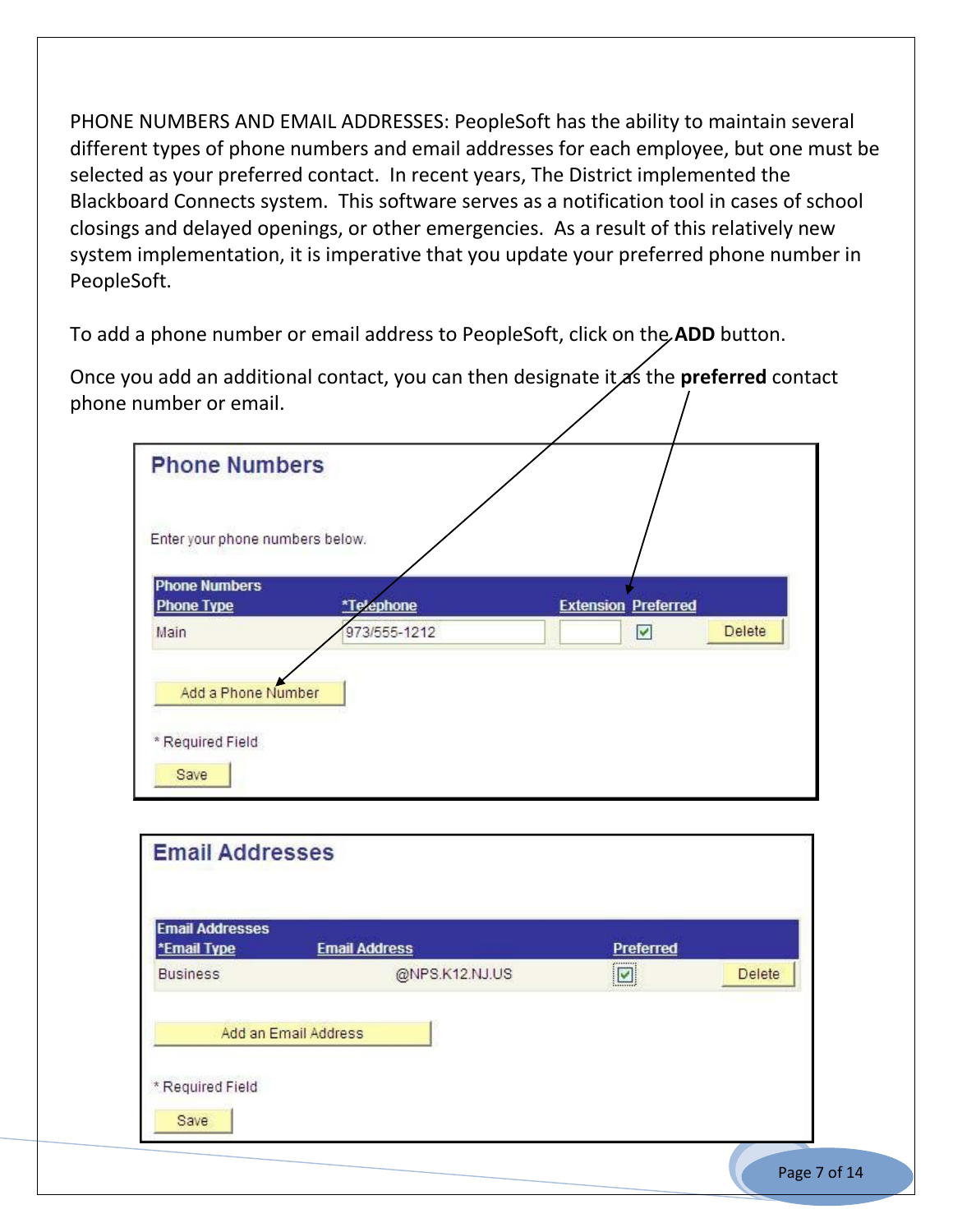EMERGENCY CONTACTS: You should also take this opportunity to add at least one Emergency Contact. An Emergency Contact can be anyone who can be reached by the District in case of an urgent situation. You can add more than one Emergency Contact, but one must be Primary. If you only have one contact, then that person will become the Primary contact by default.

| <b>Emergency Contacts</b>                        |                                 |                            |
|--------------------------------------------------|---------------------------------|----------------------------|
|                                                  |                                 |                            |
| <b>Emergency Contacts</b><br><b>Contact Name</b> | <b>Relationship to Employee</b> |                            |
| Jane Doe                                         | Parent                          | Delete<br>Edit             |
| <b>Primary Contact:</b>                          | Jane Doe                        | Change the primary contact |
|                                                  | Add an Emergency Contact        |                            |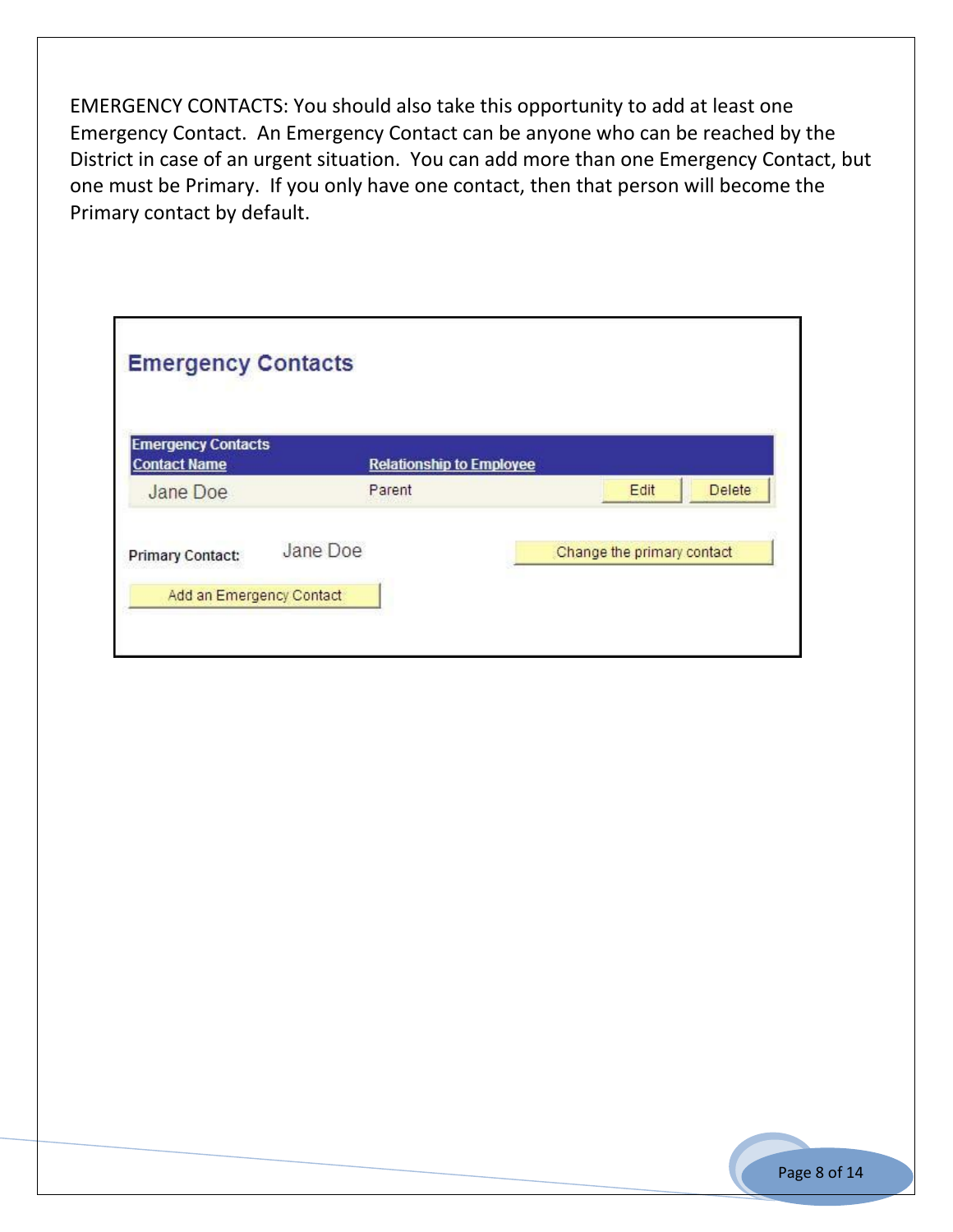PAYROLL AND COMPENSATION: This section of Employee Self-Service allows an employee to access paychecks, view Direct Deposit and Accrual information. You can also update your Federal Tax withholdings.

**PAYCHECKS:** To select a paycheck or Direct Deposit to view, click on the appropriate pay date (your pay information will be listed with the most recent paydate first). Checks/Direct Deposits can be viewed back to October 1998.

| <b>Payroll and Compensation</b><br>Review your pay and compensation history. |
|------------------------------------------------------------------------------|
|                                                                              |
| View your direct deposit setup and leave                                     |
| accrual balances. Update your Federal W-4                                    |
| info. Request a W-2 reissue.                                                 |
| <b>E</b> View Paycheck                                                       |
| <b>国</b> Direct Deposit                                                      |
| <b>El Compensation History</b>                                               |
| 回W-4 Tax Information                                                         |
| <b>El Leave Accrual Balances</b>                                             |

#### Paychecks (or Direct Deposits) can be viewed after 12:01 a.m. on paydays**.**

Checks will be stored as .pdf documents. This means when you click on the check you want to view, a new window will open. From there, you can print a copy of your pay stub.

| <b>View Paycheck</b>                   | Review your available paychecks below. Select the check date of the paycheck you would like to review. |                |              |                               |                                                    |
|----------------------------------------|--------------------------------------------------------------------------------------------------------|----------------|--------------|-------------------------------|----------------------------------------------------|
| <b>Select Paycheck</b><br>$\checkmark$ |                                                                                                        |                |              | Find   View All   THE         | First $\overline{4}$ 1-8 of 49 $\overline{2}$ Last |
| <b>Check Date</b>                      | Company                                                                                                | Pay Begin Date | Pay End Date | Paycheck<br>Net Pay<br>Number | <b>PDF File</b>                                    |
| 2010-01-22                             | Newark Public Schools                                                                                  | 01/02/2010     | 01/15/2010   |                               | V.                                                 |
| 2009-11-25                             | Newark Public Schools                                                                                  | 11/07/2009     | 11/20/2009   |                               |                                                    |
| 2009-11-13                             | Newark Public Schools                                                                                  | 10/24/2009     | 11/06/2009   |                               |                                                    |
| 2009-10-30                             | Newark Public Schools                                                                                  | 10/10/2009     | 10/23/2009   |                               |                                                    |
| 2009-10-16                             | Newark Public Schools                                                                                  | 09/26/2009     | 10/09/2009   |                               |                                                    |
| 2009-10-02                             | Newark Public Schools                                                                                  | 09/12/2009     | 09/25/2009   |                               |                                                    |
| 2009-09-18                             | Newark Public Schools                                                                                  | 08/29/2009     | 09/11/2009   |                               |                                                    |
| 2009-09-04                             | Newark Public Schools                                                                                  | 08/15/2009     | 08/28/2009   |                               |                                                    |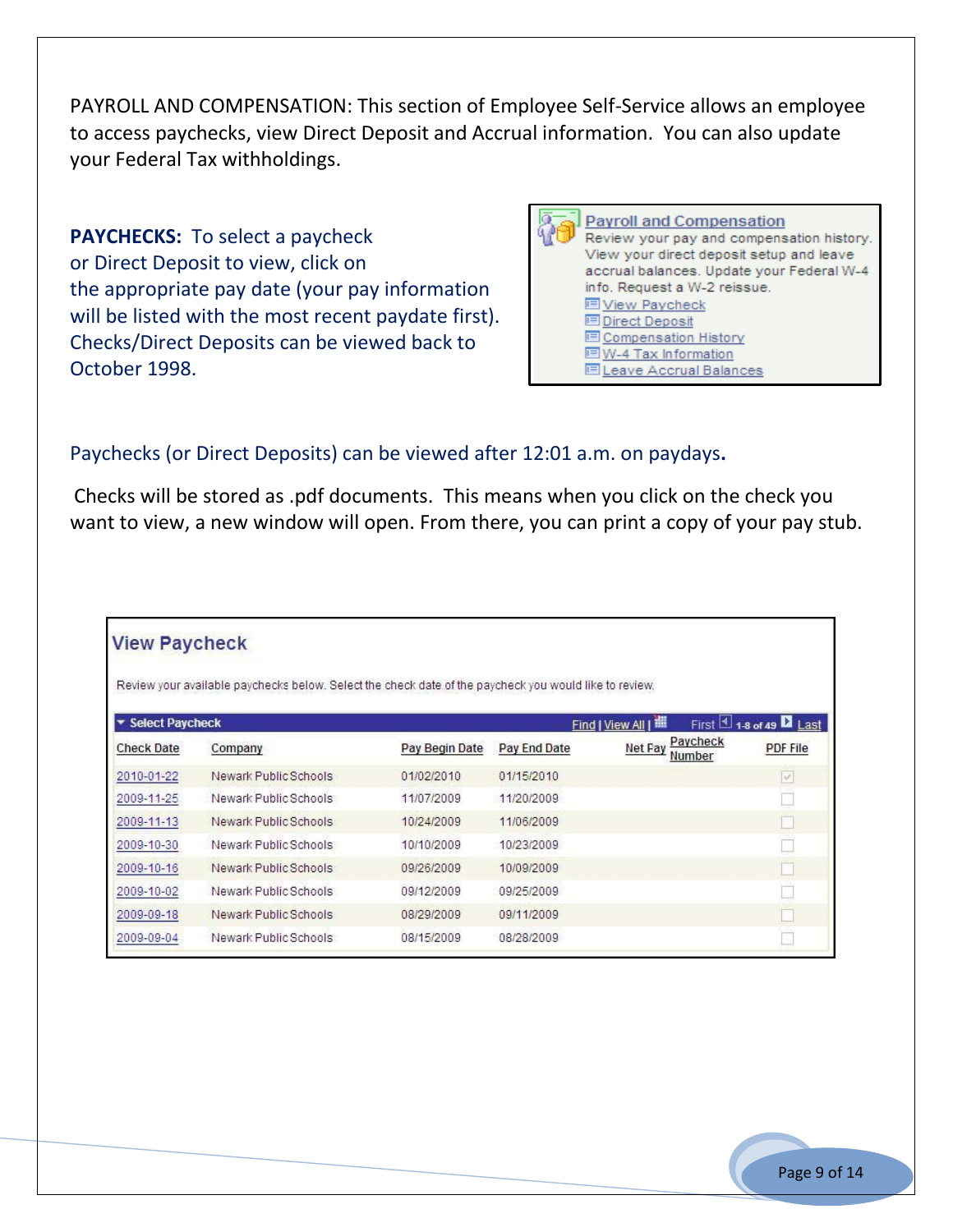W-4 UPDATES: To make a change to your existing Federal tax status, you must complete a new W-4 Form. Federal income tax is withheld from your wages, based upon marital status and the number of exemption allowances claimed on the Form. You may also specify an additional dollar amount be withheld. You can submit a new W-4 Form any time your tax situation changes and/or you choose to have more or less taxes withheld. If you are eligible to claim EXEMPT status, you must complete and submit the W4 Form to the Office of Payroll.

|                          |                | Enter total number of Allowances you are claiming:                                                                                                           | 10 |
|--------------------------|----------------|--------------------------------------------------------------------------------------------------------------------------------------------------------------|----|
|                          |                | Enter Additional Amount, if any, you want withheld from each paycheck:                                                                                       |    |
| Indicate Marital Status: | $\odot$ Single | Married                                                                                                                                                      |    |
| select 'Single' status.  |                | Check here and select Single status if married but withholding at single rate.<br>Note: If married, but legally separated, or spouse is a nonresident alien, |    |

*Please Note: The W-2 request feature via Employee Self Service has been deactivated. If you need a copy of your W-2, please contact the Office of Payroll directly.*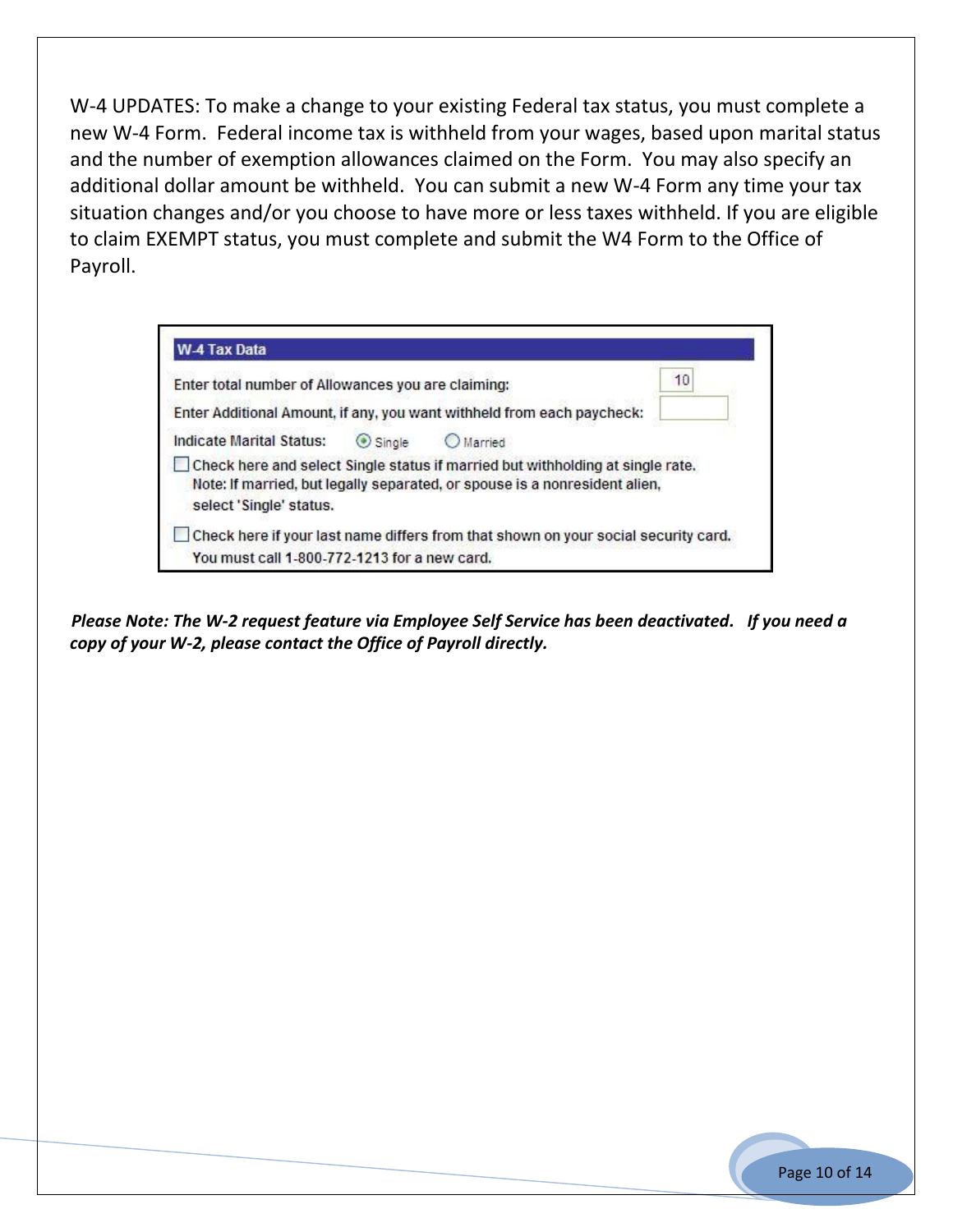VIEW LEAVE ACCRUAL BALANCES: In addition to checking Kronos, you can view your sick days, personal days, vacation, etc., in ESS. You now have the convenience of printing your balances from your computer.

| $\epsilon$ Leave Accrual Balances - Windows Internet Explorer                                                                                                      |                                                               |                                            |                     |                      | la                                                                                                       |
|--------------------------------------------------------------------------------------------------------------------------------------------------------------------|---------------------------------------------------------------|--------------------------------------------|---------------------|----------------------|----------------------------------------------------------------------------------------------------------|
| https://npsssvc.nps.k12.nj.us/psp/ess/SELFSERVICE/HRMS/c/NPS_BENEFITS_MENU.NPS_KRONOS_INTF  v  4  ++  X  OBing                                                     |                                                               |                                            |                     |                      | - م                                                                                                      |
| <b>B</b> The Newark Public Schools  Is Suggested Sites . (2) Web Slice Gallery . som Department of Labor and W 2 http-view.fdu.edu-files-tra<br><b>P</b> Favorites |                                                               |                                            |                     |                      |                                                                                                          |
| Leave Accrual Balances                                                                                                                                             |                                                               |                                            |                     |                      | ✿ ▼ 同 ▽ □ 臝 ▼ Page ▼ Safety ▼ Tools ▼ @ ▼                                                                |
|                                                                                                                                                                    |                                                               |                                            |                     |                      |                                                                                                          |
| Employee Self Service<br>o I                                                                                                                                       |                                                               |                                            |                     | Home                 | <b>Add to Favorites</b><br>Sign out                                                                      |
| <b>Leave Accrual Balances - YOUR LAST and FIRST NAME</b>                                                                                                           |                                                               |                                            |                     |                      |                                                                                                          |
| Any questions on Accrual Balances as displayed in this screen should be submitted directly to your Location Kronos administrator.                                  |                                                               |                                            |                     |                      |                                                                                                          |
|                                                                                                                                                                    | <b>As of Date Balance</b>                                     |                                            |                     |                      |                                                                                                          |
| As of Date 03/29/2012   闭                                                                                                                                          | <b>Accrual Plan</b>                                           |                                            | As of Date          |                      |                                                                                                          |
|                                                                                                                                                                    | Sick 7 Hour Day                                               |                                            | 28.6762             |                      |                                                                                                          |
| Refresh                                                                                                                                                            | Vacation 7 Hour Dav                                           |                                            | 10.5000             |                      |                                                                                                          |
| Enter any date - after June 30, 2010                                                                                                                               | Personal 7 Hour Day                                           |                                            | 3.0000              |                      |                                                                                                          |
| and click the 'Refresh' button to obtain<br>your balances <u>as of that date</u> .                                                                                 | Donor Sick Received 7 Hour Day<br>Donor Sick Given 7 Hour Day |                                            |                     |                      |                                                                                                          |
|                                                                                                                                                                    | Excess Vacation 7 Hour Day                                    |                                            |                     |                      |                                                                                                          |
|                                                                                                                                                                    |                                                               |                                            |                     |                      |                                                                                                          |
|                                                                                                                                                                    |                                                               |                                            |                     |                      |                                                                                                          |
| 6/30/2011 Ending Balance                                                                                                                                           |                                                               | 7/01/2011 Opening Balance                  |                     |                      |                                                                                                          |
| <b>Accrual Plan</b>                                                                                                                                                | 6/30/2011                                                     | <b>Accrual Plan</b>                        | 7/01/2011           |                      |                                                                                                          |
| Sick 7 Hour Day                                                                                                                                                    | 27.6762                                                       | Sick 7 Hour Day                            | 44.6762             |                      |                                                                                                          |
| Vacation 7 Hour Day                                                                                                                                                | 2.0000                                                        | Vacation 7 Hour Day<br>Personal 7 Hour Day | 1.0000<br>4.0000    |                      |                                                                                                          |
| Personal 7 Hour Day<br>Donor Sick Received 7 Hour Day                                                                                                              | 2.0000                                                        | Donor Sick Received 7 Hour Day             |                     |                      |                                                                                                          |
| Donor Sick Given 7 Hour Day                                                                                                                                        |                                                               | Donor Sick Given 7 Hour Day                |                     |                      |                                                                                                          |
| Non Accumulative Sick 7 Hour Day                                                                                                                                   |                                                               | Non Accumulative Sick 7 Hour Day           |                     |                      |                                                                                                          |
| Excess Vacation 7 Hour Day                                                                                                                                         |                                                               | Excess Vacation 7 Hour Day                 |                     |                      |                                                                                                          |
|                                                                                                                                                                    |                                                               |                                            |                     |                      |                                                                                                          |
|                                                                                                                                                                    |                                                               |                                            | E.                  | Local intranet       | $\frac{1}{20}$ + $\frac{1}{2}$ 100% +                                                                    |
| start<br>C Inbox - Microsoft O                                                                                                                                     | No iv acrual page - Me                                        | how to guide Psoft                         | Ly Accrual page - M | E Leave Accrual Bala | 日 二<br>$\left(\left.\right\langle \right.\right)$ $\left[\right\langle \right]$ $\left[\right]$ 12:09 PM |
|                                                                                                                                                                    |                                                               |                                            |                     |                      |                                                                                                          |

If you want to plan days off in advance (scheduling a vacation, planning a medical procedure, etc.), you can enter a future date in the "As of Date" space, and click on the **refresh** button. You can see how many days you will have accrued in the future.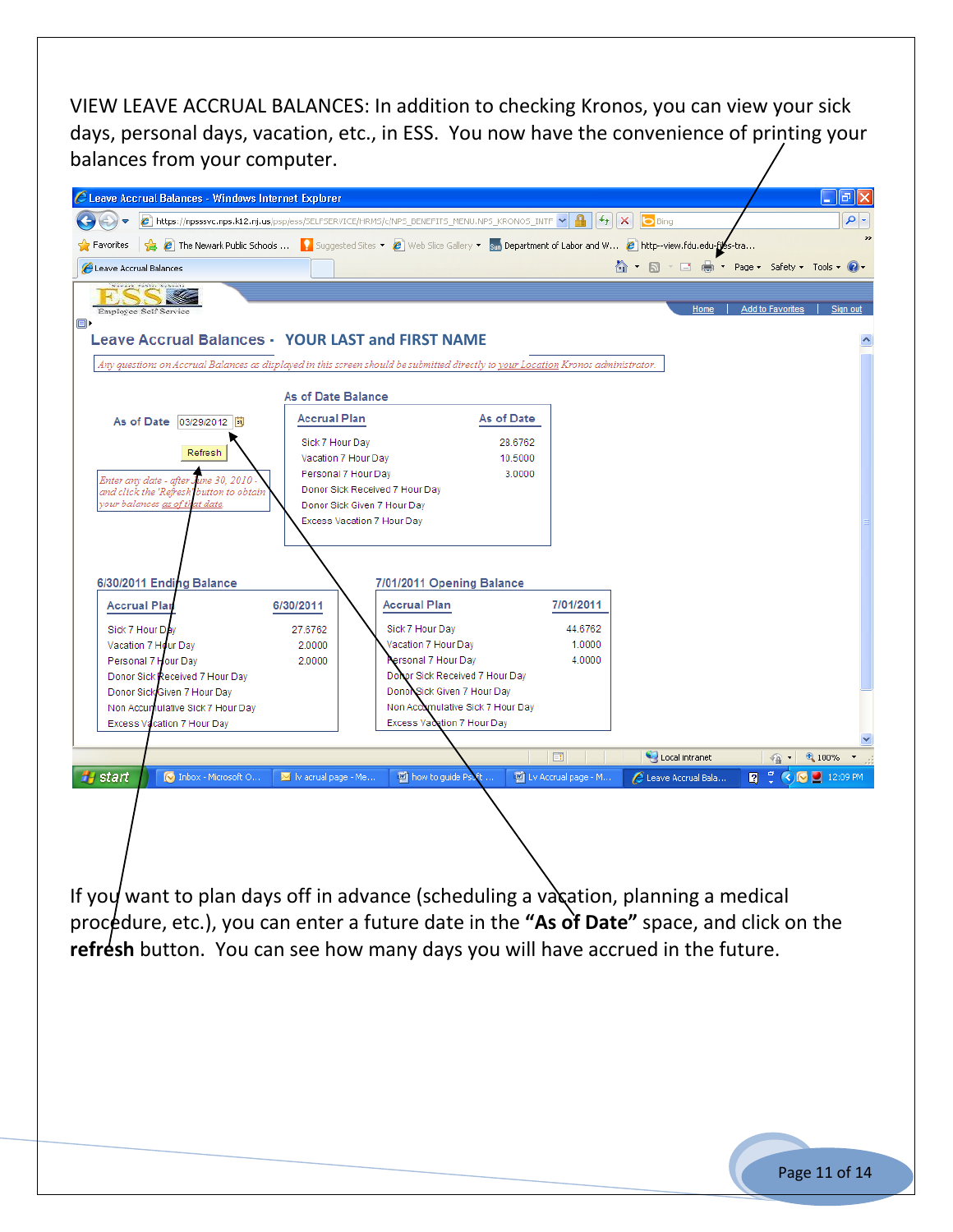RECRUITING ACTIVITIES: With Employee Self-Service, current employees can take advantage of the PeopleSoft Candidate Gateway when applying for jobs.

Click on the CAREERS link.

The most recent Job Postings will automatically appear, or you can use the Search tools to look for specific postings.



| <b>Careers Home</b><br>Welcome |                                       |                                                   |
|--------------------------------|---------------------------------------|---------------------------------------------------|
| <b>Basic Job Search</b>        |                                       | <b>My Career Tools</b>                            |
| Keyword:<br>Posted:            | Last Month<br>$\overline{\mathbf{v}}$ | 1 Applications<br>0 Cover Letters and Attachments |
| Search                         | <b>Advanced Search Search Tips</b>    | 0 Saved Resumes<br>My Profile                     |
| Notifications                  |                                       |                                                   |
|                                | You do not have any notifications.    |                                                   |

|                      | <b>Select Date</b> | <b>Job Title</b>                           | Job ID | Location                |
|----------------------|--------------------|--------------------------------------------|--------|-------------------------|
|                      |                    | 01/22/2010 Health Insurance Benefits Clerk | 6821   | Human Resource Services |
| V                    |                    | 05/03/2009 English Teacher                 | 990001 | Various                 |
| $\vee$               |                    | 05/03/2009 Mathematics Teacher             | 990002 | Various                 |
| $\blacktriangledown$ |                    | 05/03/2009 Science Teacher                 | 990003 | Various                 |
| $\vee$               |                    | 05/03/2009 School Librarian/Ed Media Spec  | 990016 | Various                 |

There are 2 ways to apply for Jobs:

Option 1: Click on the hyperlink in the Job Title to get to the Job Description.

Then, click on the **DPP LANGE DUBB** button. Using this method, you can only apply for one job at a time.

Option 2: To apply for multiple jobs, select the jobs you are interested in, and then click the **Apprilow** button.